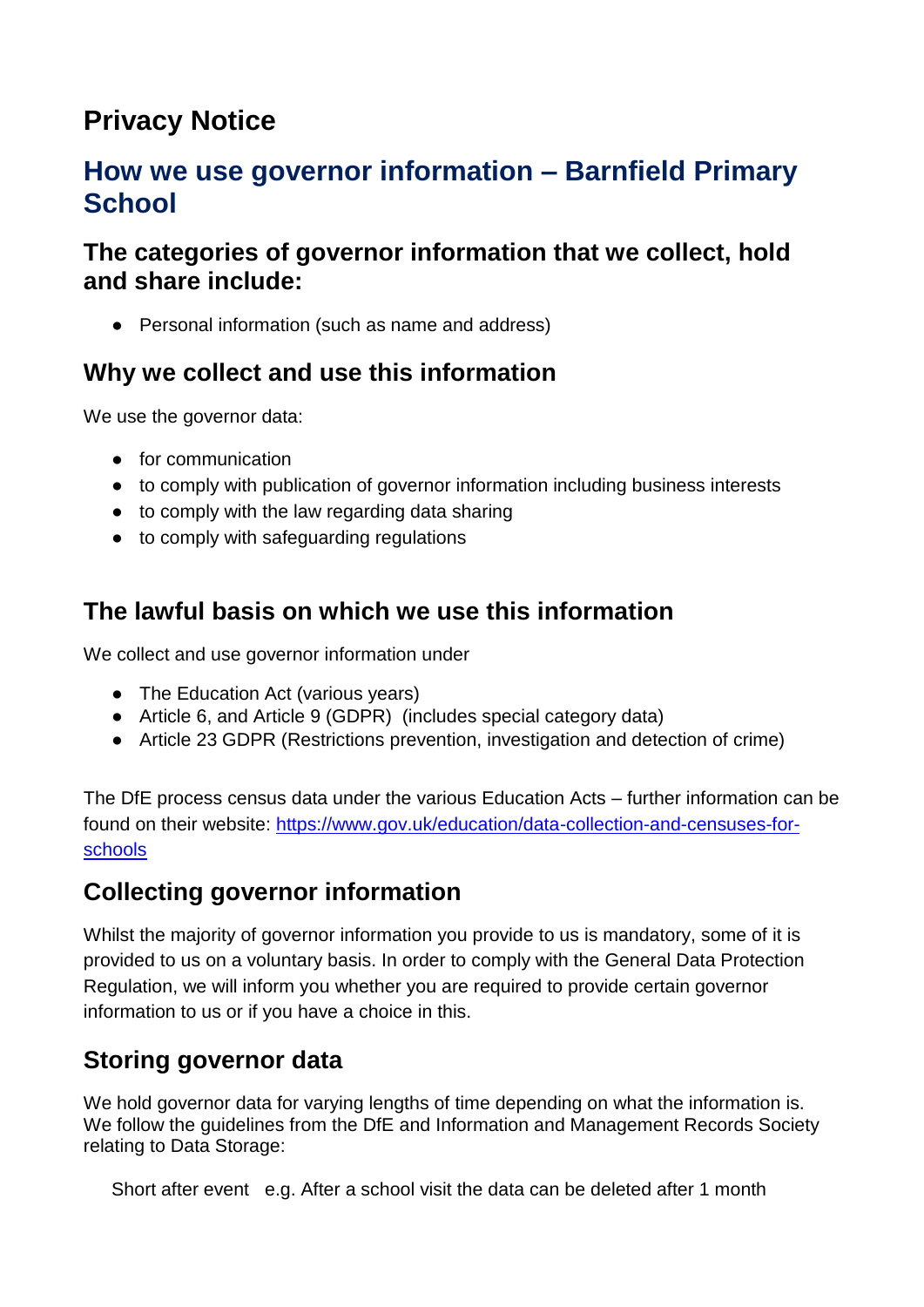PLUS 1 YEAR

Plus 5 YEARS

Long term records e.g. Archives for the public interest (Article 9 GDPR)

For further information please contact the school office, office@barnfield.barnetmail.net

### **Who we share governor information with**

We routinely share governor information with:

- Local Authority (Barnet Council)
- Police (DBS)
- The public (on the website)
- The DfE (get information about schools)

# **Why we share governor information**

We do not share information about our governors with anyone without consent unless the law and our policies allow us to do so.

#### **Local Authority**

We share information with the Local Authority to enable to help governors to discharge their responsibilities for effective governance and promoting training under Education Act 2002.

#### **Police National security, Defence, Public Security**

We share information on request with the Police and Security Services for the prevention investigation and detection of crime (Article 23 GDPR)

### **Requesting access to your personal data**

Under data protection legislation, governors have the right to request access to information about them that we hold. To make a request for your personal information, contact the office at office@barnfield.barnetmail.net

You also have the right to:

- object to processing of personal data that is likely to cause, or is causing, damage or distress
- prevent processing for the purpose of direct marketing
- object to decisions being taken by automated means
- in certain circumstances, have inaccurate personal data rectified, blocked, erased or destroyed; and